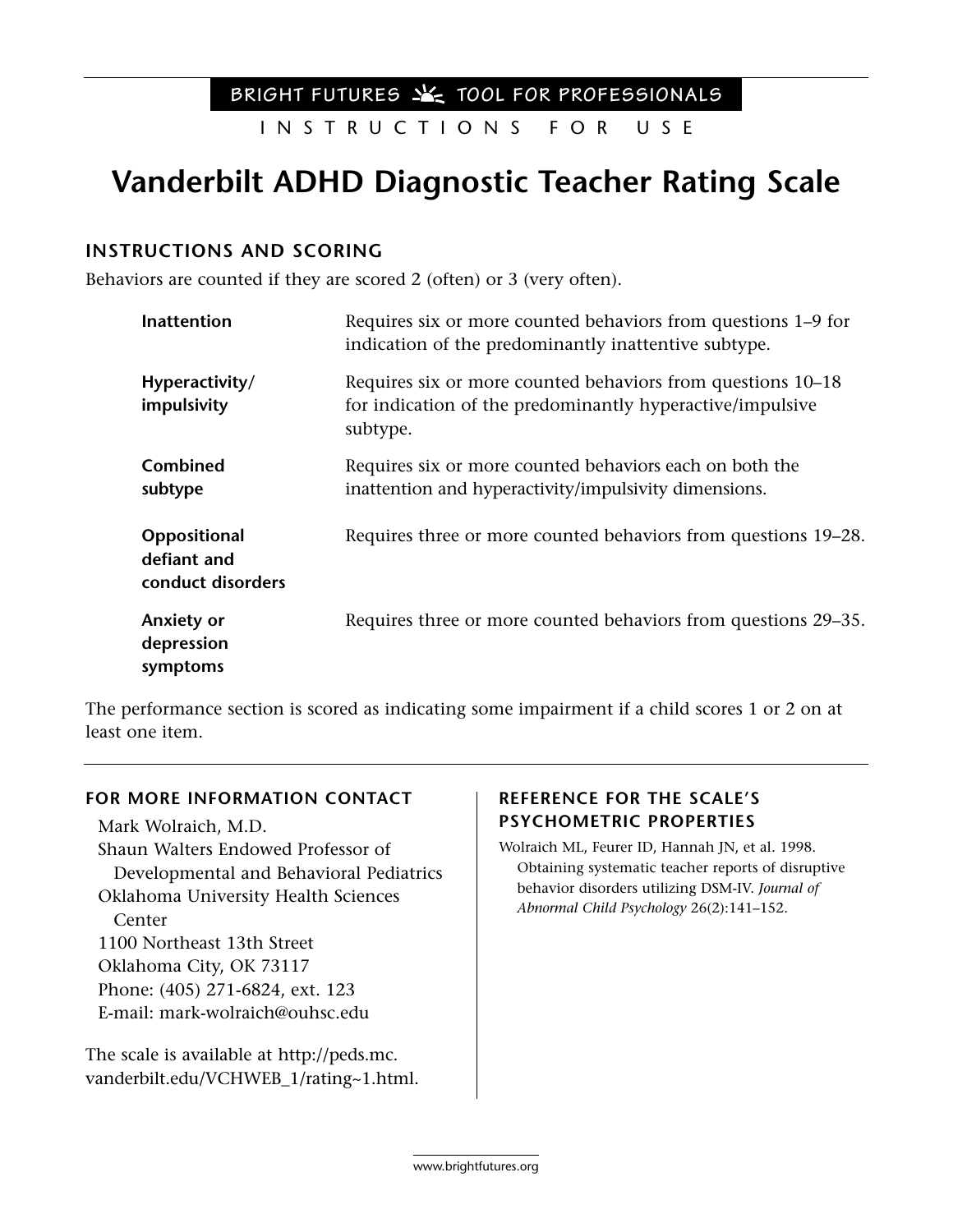## BRIGHT FUTURES **X** TOOL FOR PROFESSIONALS

## **Vanderbilt ADHD Diagnostic Teacher Rating Scale**

| Name:          |          |         | Grade: |
|----------------|----------|---------|--------|
| Date of Birth: | Teacher: | School: |        |

Each rating should be considered in the context of what is appropriate for the age of the children you are rating.

| 1. | Fails to give attention to details or makes careless mistakes in schoolwork                                                          | 0            | 1            | $\overline{2}$ | 3              |
|----|--------------------------------------------------------------------------------------------------------------------------------------|--------------|--------------|----------------|----------------|
| 2. | Has difficulty sustaining attention to tasks or activities                                                                           | $\mathbf{0}$ | $\mathbf{1}$ | $\overline{2}$ | 3              |
| 3. | Does not seem to listen when spoken to directly                                                                                      | 0            | 1            | 2              | 3              |
| 4. | Does not follow through on instruction and fails to finish schoolwork<br>(not due to oppositional behavior or failure to understand) | $\mathbf 0$  | $\mathbf{1}$ | $\overline{2}$ | 3              |
| 5. | Has difficulty organizing tasks and activities                                                                                       | $\pmb{0}$    | $\mathbf{1}$ | $\overline{2}$ | 3              |
| 6. | Avoids, dislikes, or is reluctant to engage in tasks that require<br>sustaining mental effort                                        | $\mathbf 0$  | $\mathbf{1}$ | $\overline{2}$ | $\overline{3}$ |
| 7. | Loses things necessary for tasks or activities (school assignments, pencils,<br>or books)                                            | $\mathbf 0$  | $\mathbf{1}$ | $\overline{2}$ | 3              |
| 8. | Is easily distracted by extraneous stimuli                                                                                           | $\mathbf{0}$ | $\mathbf{1}$ | $\overline{2}$ | 3              |
| 9. | Is forgetful in daily activities                                                                                                     | 0            | 1            | $\overline{2}$ | 3              |
|    | 10. Fidgets with hands or feet or squirms in seat                                                                                    | 0            | $\mathbf{1}$ | 2              | 3              |
|    | 11. Leaves seat in classroom or in other situations in which remaining<br>seated is expected                                         | 0            | $\mathbf{1}$ | $\overline{2}$ | 3              |
|    | 12. Runs about or climbs excessively in situations in which remaining<br>seated is expected                                          | $\mathbf 0$  | $\mathbf{1}$ | $\overline{2}$ | $\overline{3}$ |
|    | 13. Has difficulty playing or engaging in leisure activities quietly                                                                 | 0            | $\mathbf{1}$ | $\overline{2}$ | 3              |
|    | 14. Is "on the go" or often acts as if "driven by a motor"                                                                           | $\mathbf{0}$ | $\mathbf{1}$ | $\overline{2}$ | 3              |
|    | 15. Talks excessively                                                                                                                | 0            | 1            | $\overline{2}$ | 3              |
|    | 16. Blurts out answers before questions have been completed                                                                          | 0            | $\mathbf{1}$ | $\overline{2}$ | 3              |
|    | 17. Has difficulty waiting in line                                                                                                   | 0            | $\mathbf{1}$ | $\overline{2}$ | $\overline{3}$ |
|    | 18. Interrupts or intrudes on others (e.g., butts into conversations or games)                                                       | $\mathbf{0}$ | $\mathbf{1}$ | 2              | 3              |
|    | 19. Loses temper                                                                                                                     | 0            | 1            | $\overline{2}$ | 3              |

**Frequency Code: 0 = Never; 1 = Occasionally; 2 = Often; 3 = Very Often**

*(continued on next page)*